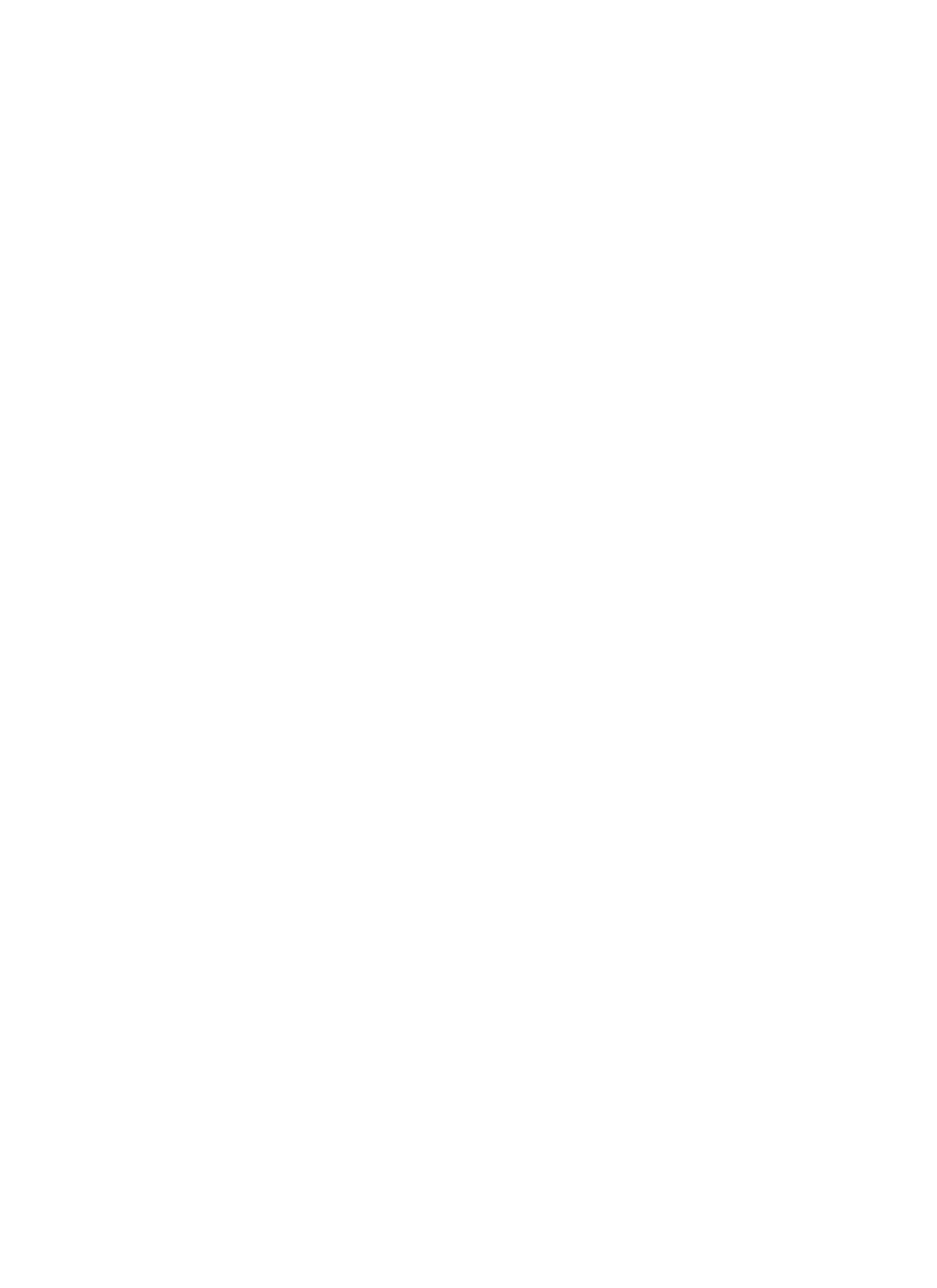#### **1. Theoretical background**

The theoretical framework underlying the research presented starts from the notion of modality understood, on the one hand, as the speaker's commitment to the truth of the proposition, and on the other, as "the structural and semantic resources available to a speaker to express judgment of the factual status and likelihood of a state of affairs" (Frawley: 1992:407). This implies the necessity of some reference point in relation to which the factuality status of the proposition is assessed. Therefore, modality can be understood as *epistemic deixis*, and the speaker's commitment to the truth of the proposition as the function of epistemic distance. The research extends into the domain of pragmatics, focusing on the notions of *hedge* and *hedging*. It has been shown consistently in the literature (Bybee & Fleischman 1995; Coates 1983; Holmes 1995; Hoye 2005; Skelton 1997; Vande Kopple 1985; Vázquez &. Giner 2008) that modality and hedging overlap closely, and if modality is understood as epistemic distance, then the overlapping is easy to demonstrate.

#### 1.1. Hedges

The definition of 'hedge' in linguistics, discourse analysis and pragmatics has gone a long way since 1972, when G. Lakoff first defined 'hedges' as expressions featuring an ability to "to make things fuzzier or less fuzzy" (Lakoff 1972: 195). Later, following a similar line, Brown and Levinson (1987) defined 'hedge' as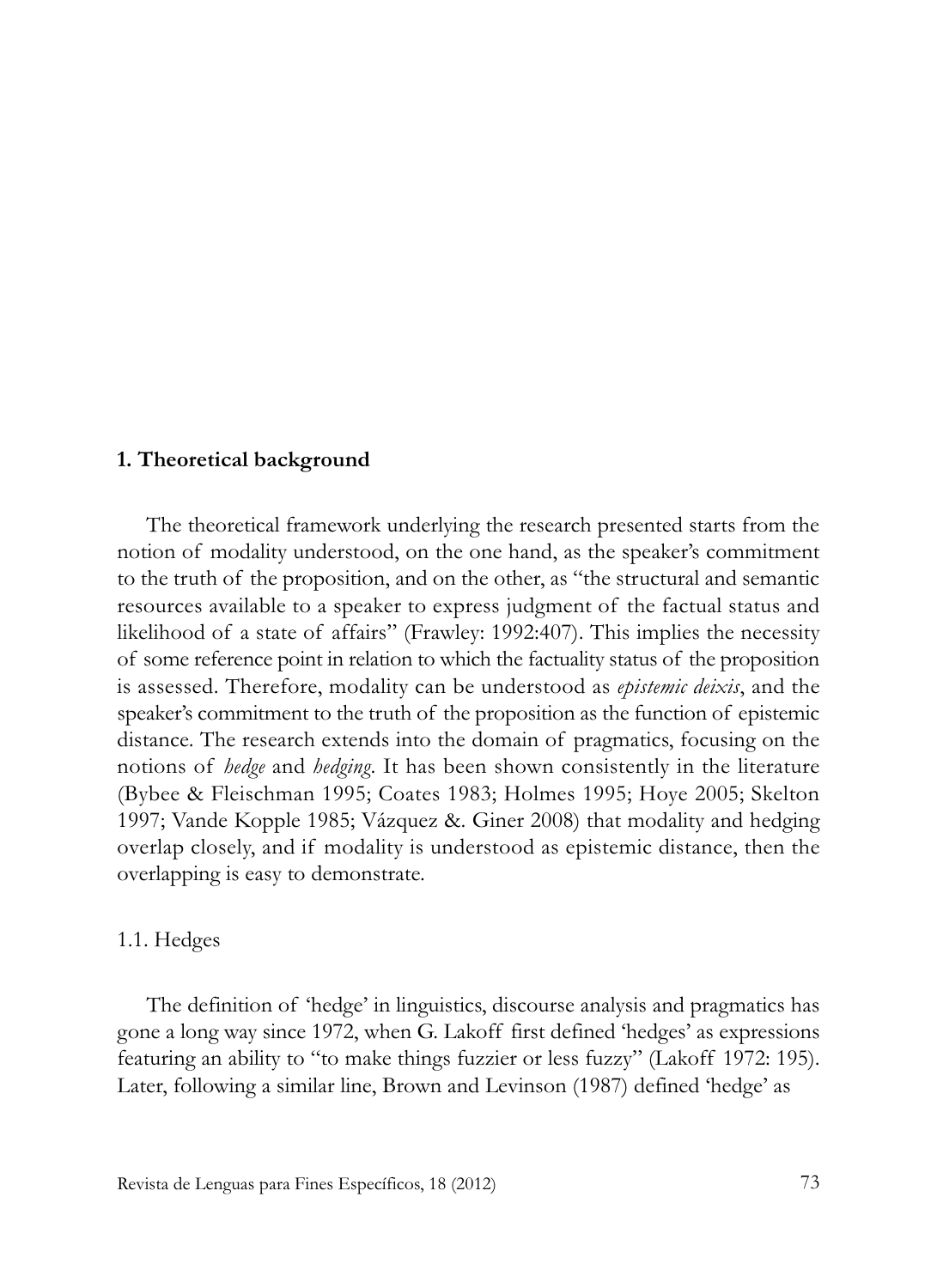a particle, word or phrase that modifies the degree of membership of a predicate or a noun phrase in a set; it says of the membership that it is partial, or true only in certain respects, or that it is more true and complete than perhaps might be expected. (Brown & Levinson 1987, p. 145)

The definition is quite commensurate to that of Lakoff 's, as it includes both *boosters* and *downtowners*. However, R.T. Lakoff in her groundbreaking *Language and Woman's Place* (1975), when depicting characteristics of women's language, defines hedges as "words that convey the sense that the speaker is uncertain about what he (or she) is saying, or cannot vouch for the accuracy of the statement" (Lakoff 1975: 79).

Hedges, therefore, encode the relation between the speaker and language (or rather, the truth of the utterance) and the relation is one of *distance*. And distance, of course, is a function of politeness, both first and second-order politeness1. Hence the above-mentioned overlapping with modality. The literature on hedging offers more such views: Vande Kopple (1985) sees hedges as a subclass of what he calls *validity markers* in discourse, i.e. expressions that modify the truth value of the proposition, since they show a lack of commitment to the truth of the propositional content, and not only as particles, words or phrases that merely 'fuzzy' some parts of the utterance. Practically, the definition of validity markers here corresponds to the definition of modality.

In a contrastive study, House and Kasper (1981) offered a typology of linguistic expressions that are used to signal politeness in English and German. Their typology reflects the linguistic structure of politeness and among some 11 structural categories they include hedges, which serve the purpose of avoiding to state precise propositional content; by doing so, the speaker leaves it to the addressee / hearer to read in his/her own interpretation (e.g. *kind of, sort of, somehow,* etc). House and Kasper distinguish *hedges* from *understaters* (which, in a way, diminish, or underrepresent the propositional content of the utterance, e.g. *just, simply, possibly,*

<sup>1</sup> The notion of *first order politeness* refers to the ways in which laymen interpret individual behaviour within a community as polite or impolite. The *second order politeness* is a theoretical notion within the universal theory of politeness and refers to behaviour which shows or does not show consideration for others. (Watts, 2004).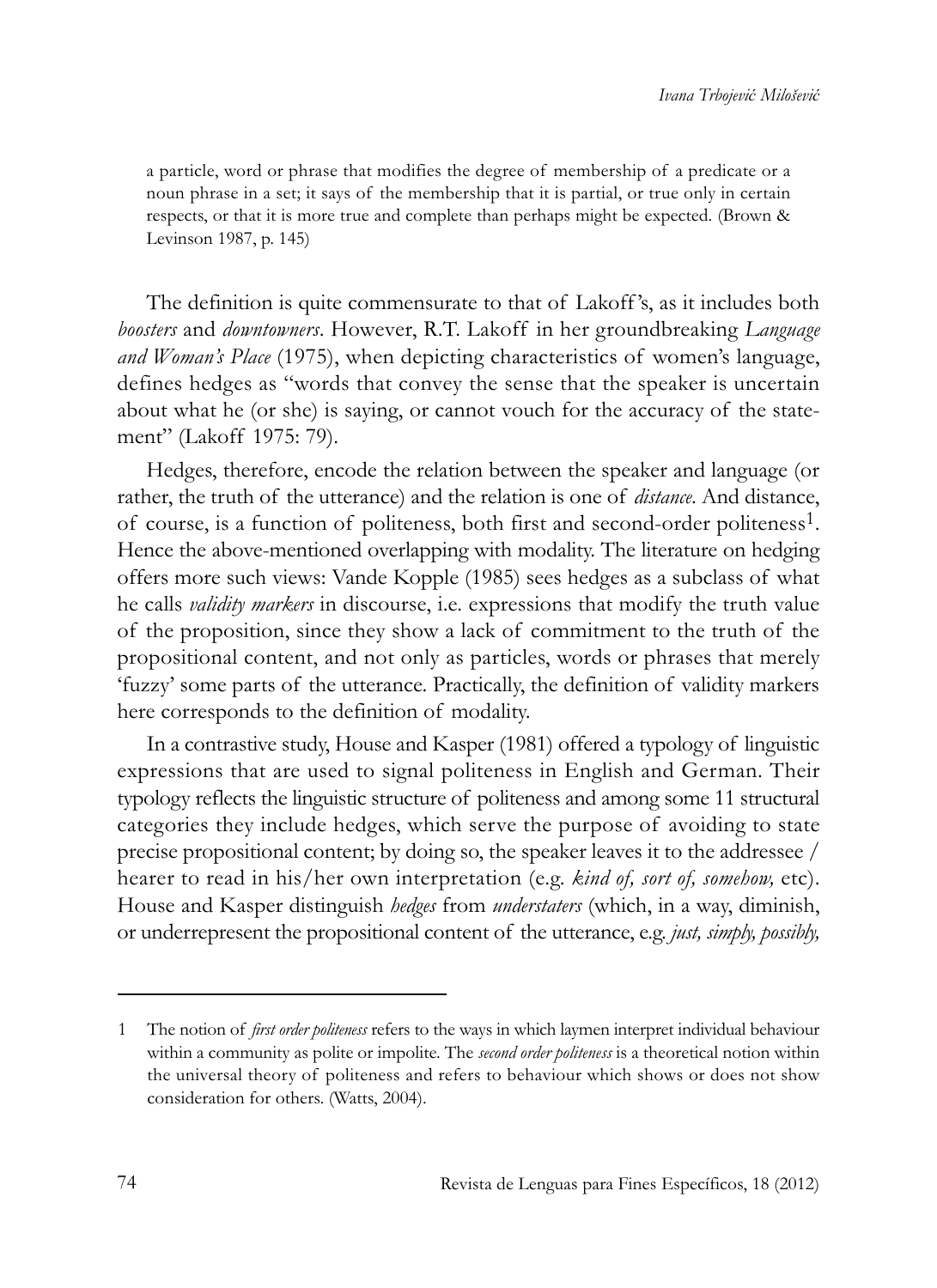*really* ), from *downtoners* (that mitigate the perlocutionary effect of the utterance) and from *committers* (whose purpose is to lower the speaker's commitment to the propositional content of the utterance). It is exactly those four types that Holmes (1995) sees as one category in her two-category classification of linguistic expressions through which linguistic politeness is realized, namely *hedges* and *boosters.*

#### 1.2. Hedges as expressions of procedural meaning (EPM)

In this paper, hedges are also seen as a *communicative strategy* or an *interactional element of metadiscourse* (Hyland 1998), whose function is to modulate the propositional content of the utterance/text to the effect of evidentiality marking, mitigation, tentativeness, indirection or vagueness, depending on the communicative function, context and utterer's/author's intent. As interactional elements, hedges may be placed into the category of *expressions of procedural meaning* (EPM), i.e. linguistic expressions which, on the one hand, signal to the addressee/reader how to draw inferences related to the interpersonal meaning (e.g. greetings, terms of address, etc.) and on the other , how to process and derive inferences from the given propositional content (Watts 2004). Though primarily referring to spoken communication, hedges are also used in written discourse and can be understood as EPMs too. Although there has been extensive research on the use of hedges in, say, written academic discourse (Crompton 1997; Fraser 2010; Hyland 1995), which is to a certain degree relevant to the present research, most of those papers attempt to make thorough and exhaustive taxonomies of hedges (Fraser 2010; Hyland 1995). Such an approach may be very useful when processing a specific register, but actually it does not work for all registers. So, if we take that, viewed within a broader theory of politeness, hedges are communicative strategies that address the speaker's/author's *positive face wants*2 (the speaker's desire to preserve

<sup>2</sup> According to Brown and Levinson (1978, p. 61), any adult, competent member of a society wants to claim a public self-image called 'face' that has two related aspects – negative and positive. Negative face relates to a person's basic claim to territory, freedom and independance of actions, whereas a person's positive face relates to his/her desire to be accepted and appreciated and that his/her wants be desirable for at least some others in the community.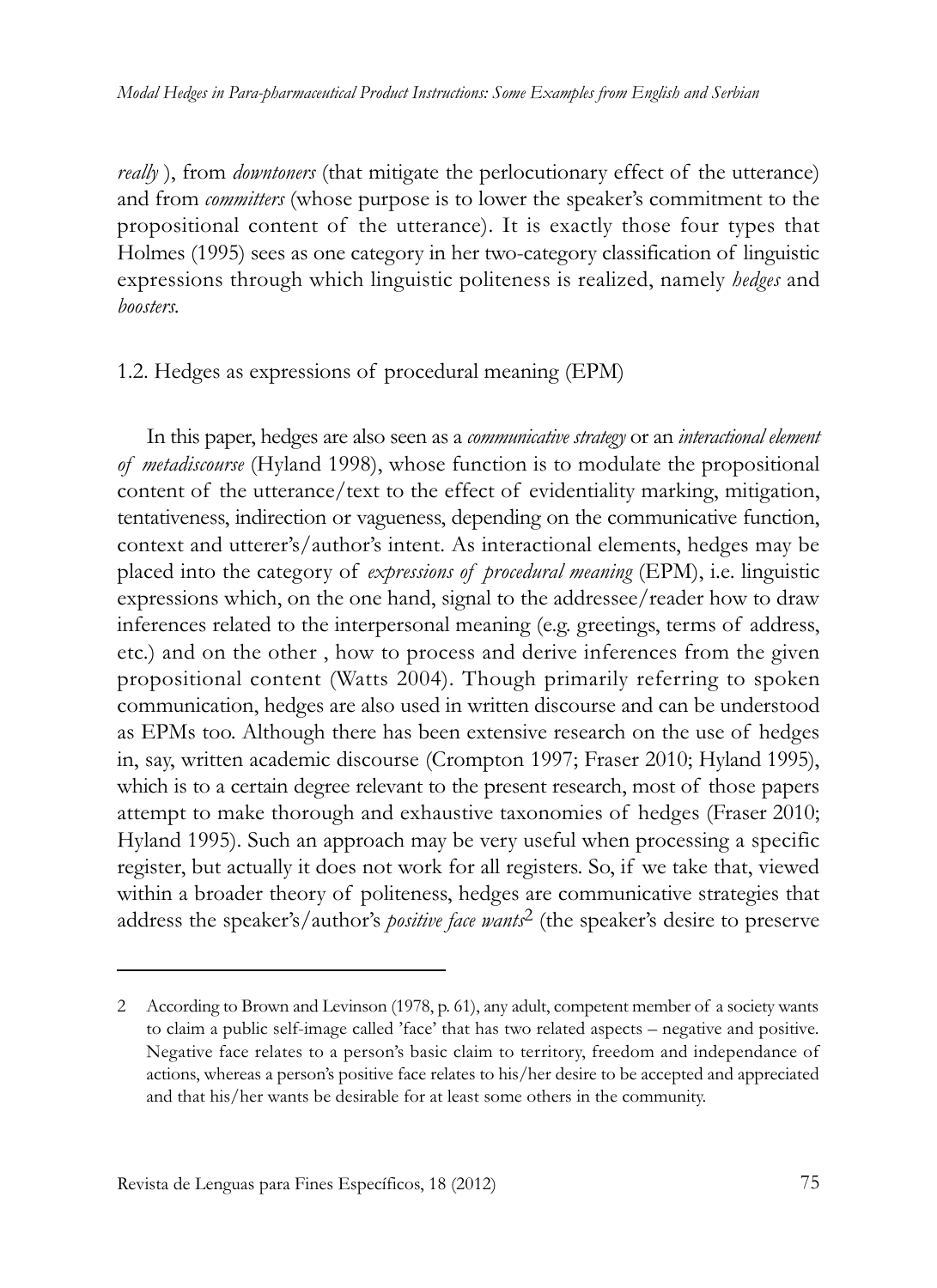a positive self-image), the need for which arises in socially and culturally marked interactions, then it is acceptable that the list of hedges is not set and given. Therefore, any signal that:

- a. enables the speaker/author to avoid directness / commit herself to the truth of the propositional content, and
- b. triggers inferences on the part of the addressee, listener or reader as regarding the speaker's commitment to the propositional content is an EPM that functions as a hedge.
- 1.3. Hedges in academic and academic-like writing<sup>3</sup>

The research on hedging in academic writing<sup>4</sup> have confirmed that the motivation for this kind of strategy lies in the fact that research articles get faced with the audience/readership that is well informed about the subject matter on the one hand, and prone to scrutinizing and criticising on the other. Also, it is the audience that expects the author to comply with certain cultural patterns of behaviour that ask for modesty and humbleness. So, it is the socio-cultural context that exerts pressure on the author to use hedges in academic writing.

Quite similarly, hedges are found in the leaflets accompanying drugs and medicines (academic-like writing); not too surprisingly, it turns out that there is a great similarity between the hedges used in academic writing and those used in patient instructions. A preliminary pilot research I carried out on a smaller corpus of prescription medicines descriptions and patient instructions leaflets (10 widely used prescription and over–the counter drugs, such as antibiotics, antipyretics and antimycotics), focusing primarily on modal verbs, has shown that modals *CAN* and *MAY* are the most frequent hedges used in this type of text. Also,

4 Especially in the domain of biomedical sciences (Hyland 1998, Panocova 2008, etc.).

<sup>3</sup> The category of academic-like writing is introduced here to include texts such as patient/user instruction leaflets accompanying prescription drugs, over-the-counter drugs and consumer health products, e.g. nutrition and dietary supplements. Although sharing a number of features with academic writing, these texts are shorter, even more formulaic, and, although based on the results of scientific research, they address a much wider audience than academic texts do.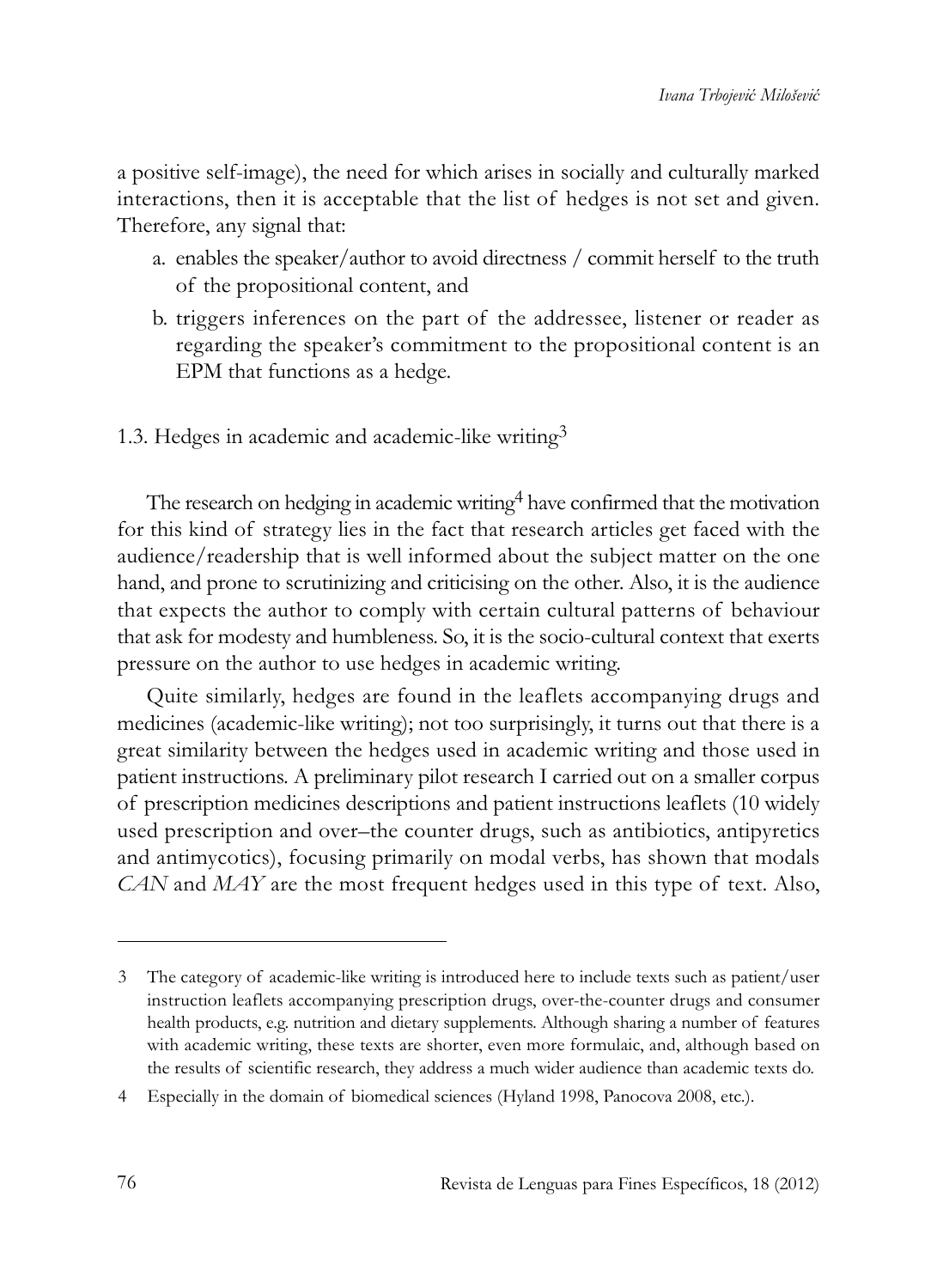they are predominately used in their Root Possibility meanings when occurring in statements concerning adverse reactions and unwanted side effects of certain drugs or preparations, as in

(1) Like all medicines, D\*\*\*\*\* can cause side effects, although not everybody gets them.

In the case of  $MAY$ , it is supposed that it occurs in its 'merger' meaning<sup>5</sup> (Coates, 1995) as a consequence of the weak Root/Epistemic contrast, as in:

(2) Like all medicines,  $D^{****}$  may cause some side effects that are usually mild to moderate.

When patient instructions leaflets in English (both from the US and EU manufacturers) are compared to their counterparts in Serbian, modals *CAN* and *MAY* correspond either to

- (1) their Serbian formal correspondent , modal verb MOĆI and/or
- (2) other devices equivalently expressing Root Possibility or merger of Root/Epistemic Possibility.

The high degree of similarity (practically identical usage of modal hedges) can be attributed to the identical social context, i.e. a very high degree of standardization in regulations concerning marketing and administration of pharmaceutical products considered 'drugs'. Drug description and function claims are strictly prescribed across the global pharmaceutical market (though, of course, there may be some variation). Both in English and Serbian, *CAN* and *MAY* in these instances stand as verbal substitutes for a piece of quantitative data, i.e. the relative frequency of incidence of the effects listed/described, particularly where the incidence is low, i.e. the side effect is rare. As hedges, they function as warnings toward the consumer, and protectors of manufacturer's positive face on the other. Translated to the practical, social context, they function as disclaimers of responsibility on the part of the manufacturer.

<sup>5</sup> If both root and epistemic meanings co-exist in one linguistic form (e.g. *MAY*) in a *both/and* relationship, thus rendering two readings for a given utterance, then we talk of 'merger'. (Coates 1995, p. 151).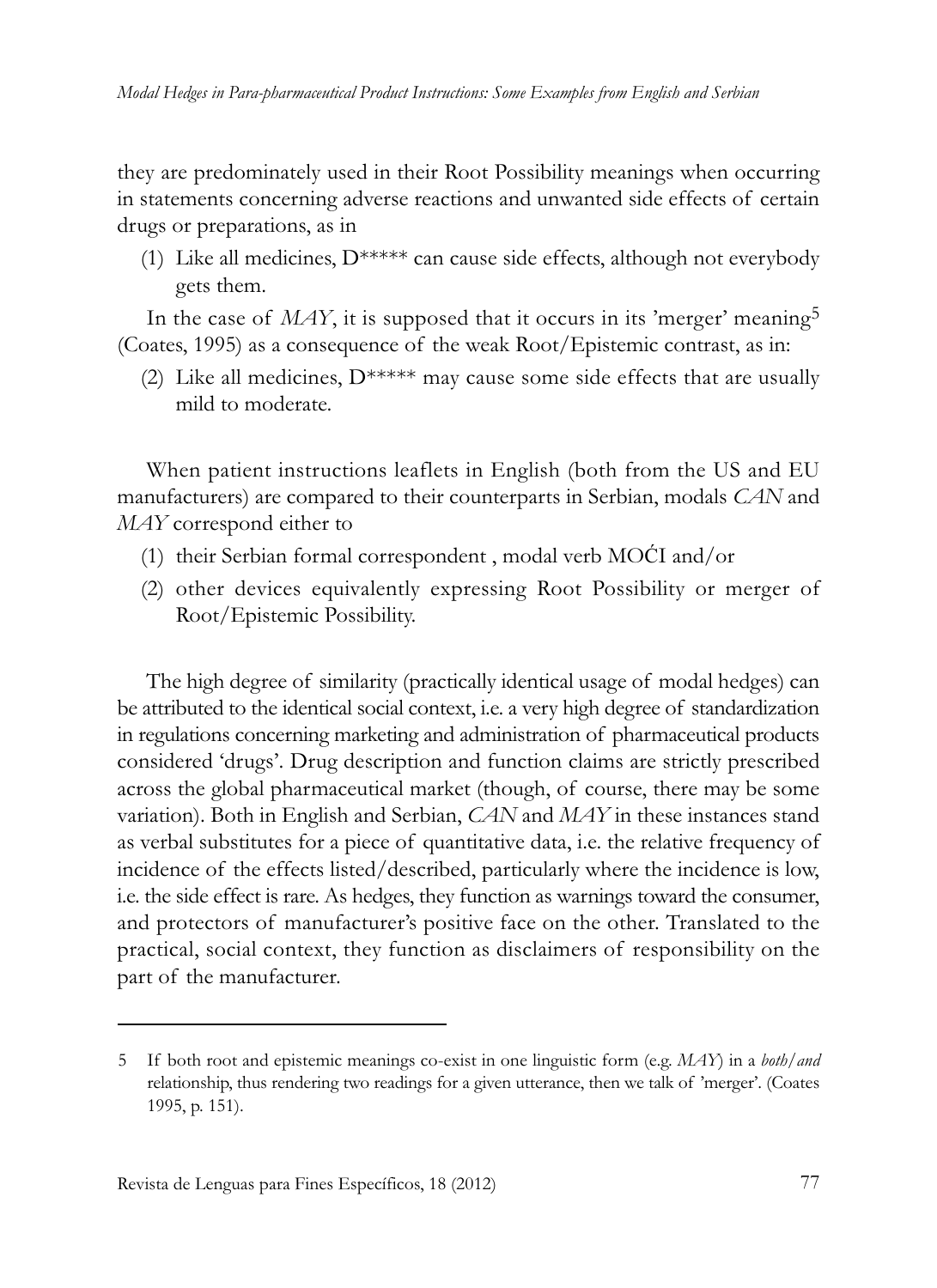### **2. Aim of the research**

The aim of the present research is threefold:

- a. To identify and describe the expressions of procedural meaning (EPMs) that function as hedges in the instructions for consumer health products sold in the US, UK, European and Serbian markets;
- b. To contrast the hedges in English and Serbian;
- c. To check (if possible) whether the obtained patterns reveal any cultural particularities, relying on the ethnopragmatic notion of 'cultural script' as defined by Wierzbicka (1994, 1996) and Goddard (2002, 2006).

#### **3. The Corpus**

The corpus for the research consists of the instruction leaflets for certain categories of health care products<sup>6</sup>, mostly dietary supplements<sup>7</sup> found on the global market and Serbian market in particular. As those products are not categorized as 'drugs' or 'medications', the instruction leaflets found with them do not have to follow the highly standardized form/content requirements as those for 'drugs' do. Still, the claims made in these leaflets can roughly be categorized into three categories: health claims, nutrient content claims and structure/function

<sup>6</sup> The motive for compiling and analysing this corpus sprang some time ago, by accident, from an everyday situation; looking at a package of then-heavily-advertised slimming nutrient, The Green Coffee, I accidentally removed the Structural Claims and Instructions sticker from the package I bought at a local pharmacist's. The original English and the Serbian text differed drastically: the English text abounded in modal expressions, dominantly epistemic modals, that mitigated the strength and directness of the claims; the Serbian text abounded in assertions and categorical judments. I started wondering whether it was a mere incident, or whether a pattern could be established on a larger corpus. Please, cf. Appendix 1 for illustration.

<sup>7</sup> The Dietary Supplement Health and Education Act (DSHEA) of 1994 in the US defines the term 'dietary supplement' as a product taken by mouth that contains a dietary ingredient intended to supplement the diet. The dietary supplements come in the form of tablets, capsules, softgels, gelcaps, liguids, powders or bars and the US legislation places them under the general category of 'foods', not 'drugs'.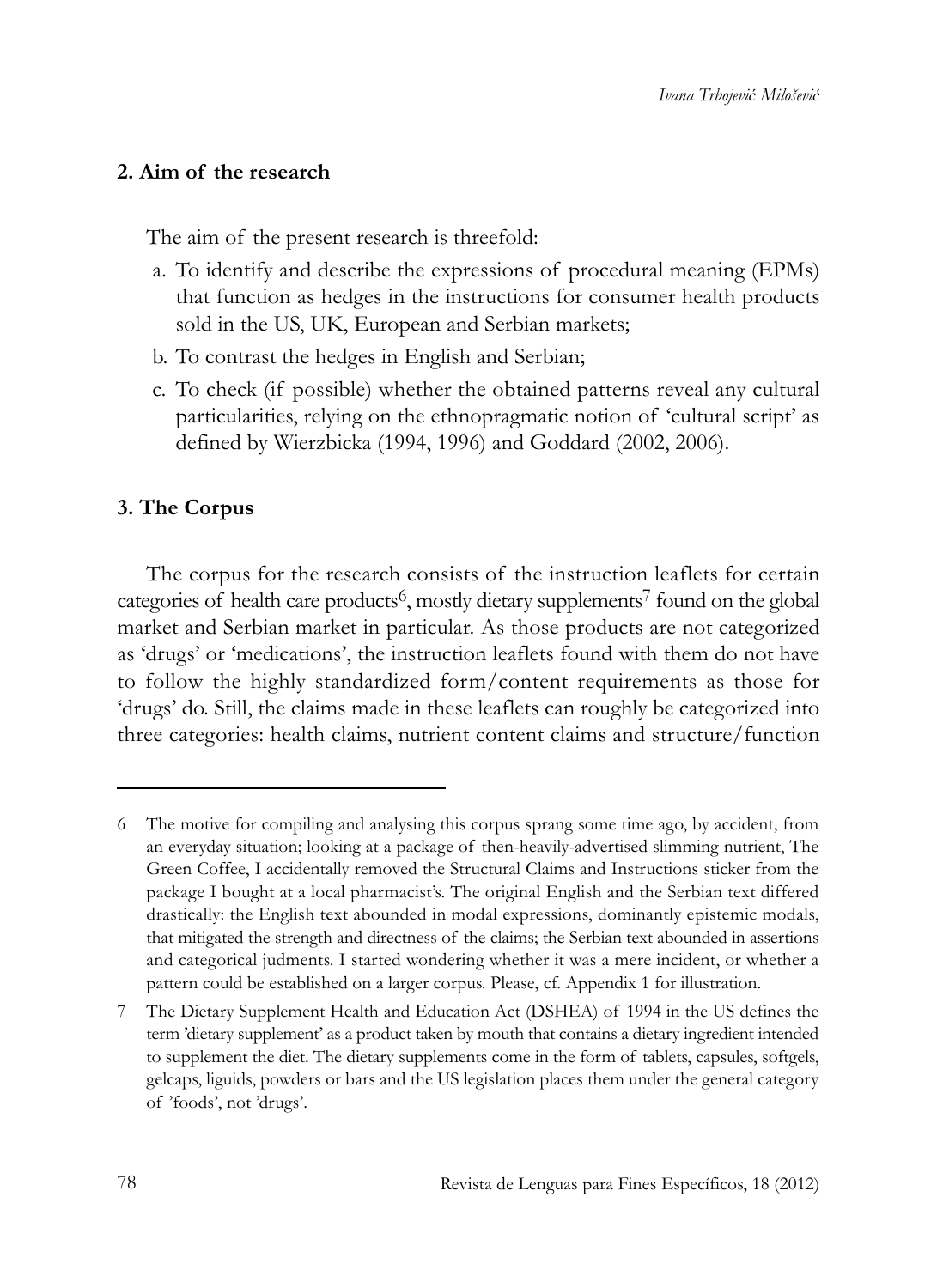claims. Those claims describe the role of the product or some of its ingredients that produce an effect or a benefit on the functioning of the human system or its part/s. An example of such a claim, for example, is

'Calcium builds strong bones' or 'Antioxidants preserve cell integrity'

The legal provisions have it that these claims must be qualified to assure accuracy and non-misleading presentation of facts to the consumer. The responsibility for the truthfulness of these claims lies with the manufacturer in Europe and the UK, whereas in the States it may also lie with the Food and Drugs Association, or, in the case of advertising, with the Federal Trade Commission.

It is precisely the third type of claims (the structural/functional claims) that constitute the corpus for this research. The reason why this particular part of the instruction leaflet was chosen should be self-evident from the discussion above: claims of any kind inevitably have the form of assertions, i.e. propositions. On the one hand, it is the assertions from the structural/function part of the leaflet that actually sell the product. On the other, it is to be expected that the manufacturer be 'torn' between at least three aims: the desire to sell, the obligation to abide by the legal requirement to be truthful toward the customers and, finally, the desire to be as protected as possible.

#### 3.1. Corpus size

Twenty five products that can be found primarily in the US, UK and European markets and twenty five products that can be found in the Serbian market were chosen to supply the linguistic data for the corpus (slimming products, such as diet pills, powders and bars, products to combat nicotine addiction, male potency products and feminine menopausal relief products). Both corpora, English and Serbian amounted to approximately 3500 words each. The Serbian corpus consists of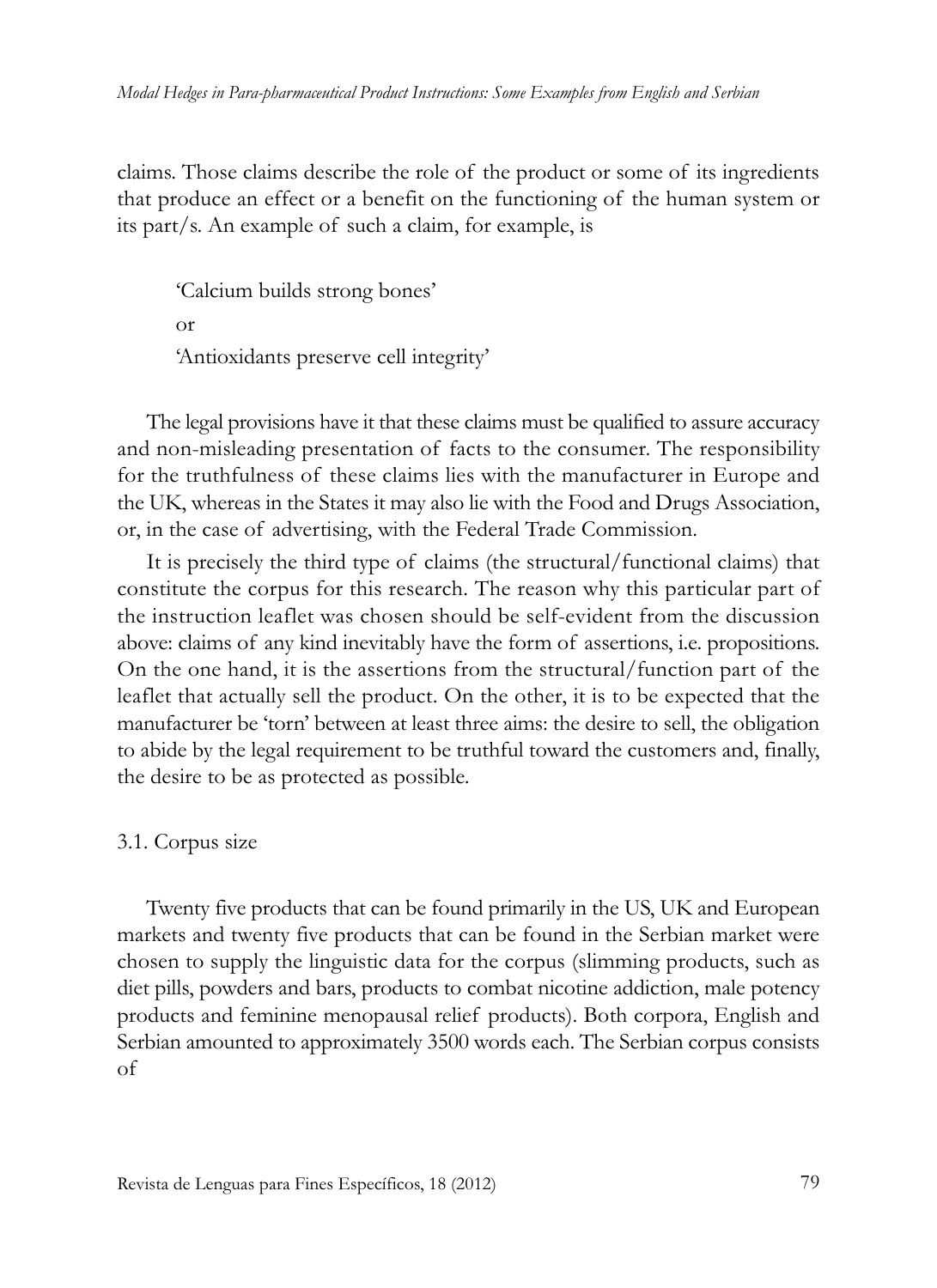- a. Translations $8$  of the original structural/function claims found on the original product packaging;
- b. Structural/function claims found on the packing of originally Serbian products of the same kind.

3.2. Results obtained

As for the frequency of occurrence, the English corpus showed by far higher frequency per 1000 words:

- a. English : 38 EPMs /hedges per 1000 words.
- b. Serbian : 10 EPMs /hedges per 1000 words.



*Fig.1. Occurrence of hedges in English and Serbian per 1000 words (English: 3.8%; Serbian: 1%)*

<sup>8</sup> The fact that approximately 40% of the Serbian corpus were Serbian renderings of the the original structural claims in English does not affect the validity of the results; namely, the failure (or reluctance?) to render linguistically accurate equivalents of hedging in Serbian translations makes these translations non-distinguishable from those instructions given with the originally Serbian products. It is this failure, actually, that triggered the whole research. (Cf. Appendix 1).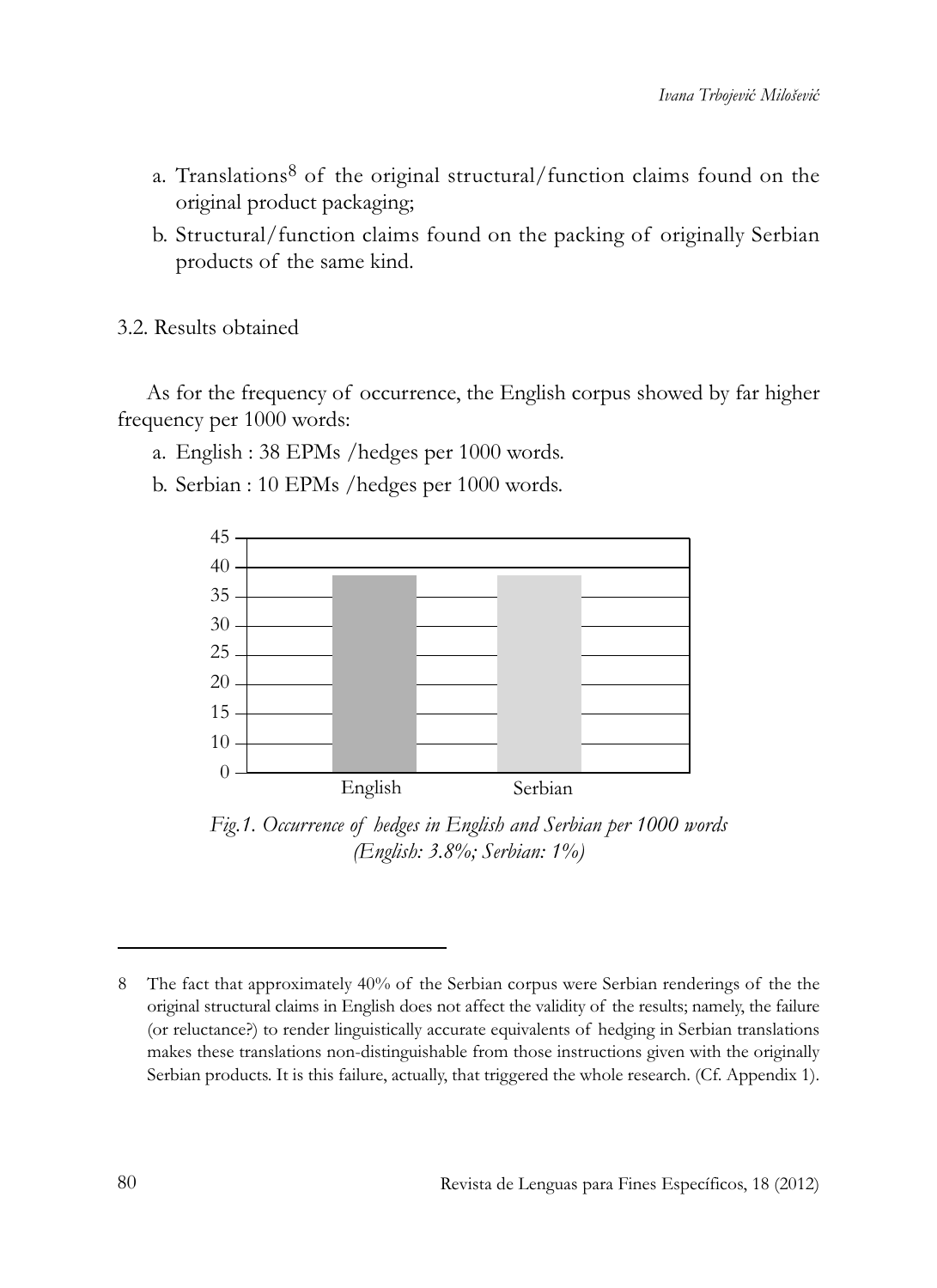In the English instruction leaflets, the occurrence of hedges per 1000 words is 3.8%, whereas in Serbian it turned out only 1%.

#### *3.2.1. What language items were found functioning as hedges in the corpora?*

The range of expressions was rather limited, which is easily accountable for. The structural/function part of the instructions leaflet counts up to 150 words only; very often it is printed on the packaging itself, i.e. there is not plenty of space. So the language, which needs to get across the most important information about the product, needs to be as objective, neutral and concise as possible. At the same time it should help sell the product and be truthful to the consumer.

The EPMs found could be roughly categorized into three categories:

- a. Grammaticalized forms
- b. Lexical forms
- c. Verb Phrases and Subordinate Clauses

#### *3.2.2. Hedges found in the English corpus*

- a. Grammaticalized forms:
	- 1) Modal verbs: *CAN, MAY, WOULD*

*1a...which may result in body mass reduction* 

*1b Research has also shown that Chromium can burn fat* 

*1c H\*\*\*\* is a naturally made diet pill that would only aid in suppressing appetite*

b. Lexical forms:

- 1) verbs: *help*, *believe;*
- 2) nouns: *potential* ;
- 3) modal adverbs and adverbs of frequency: *possibly, usually, often*;
- 4) quantifiers and approximators: *some, about*

1*a L\*\*\*\* pills are proven to help reduce body fat and weight 1b Researches believe Chromium helps reduce body fat*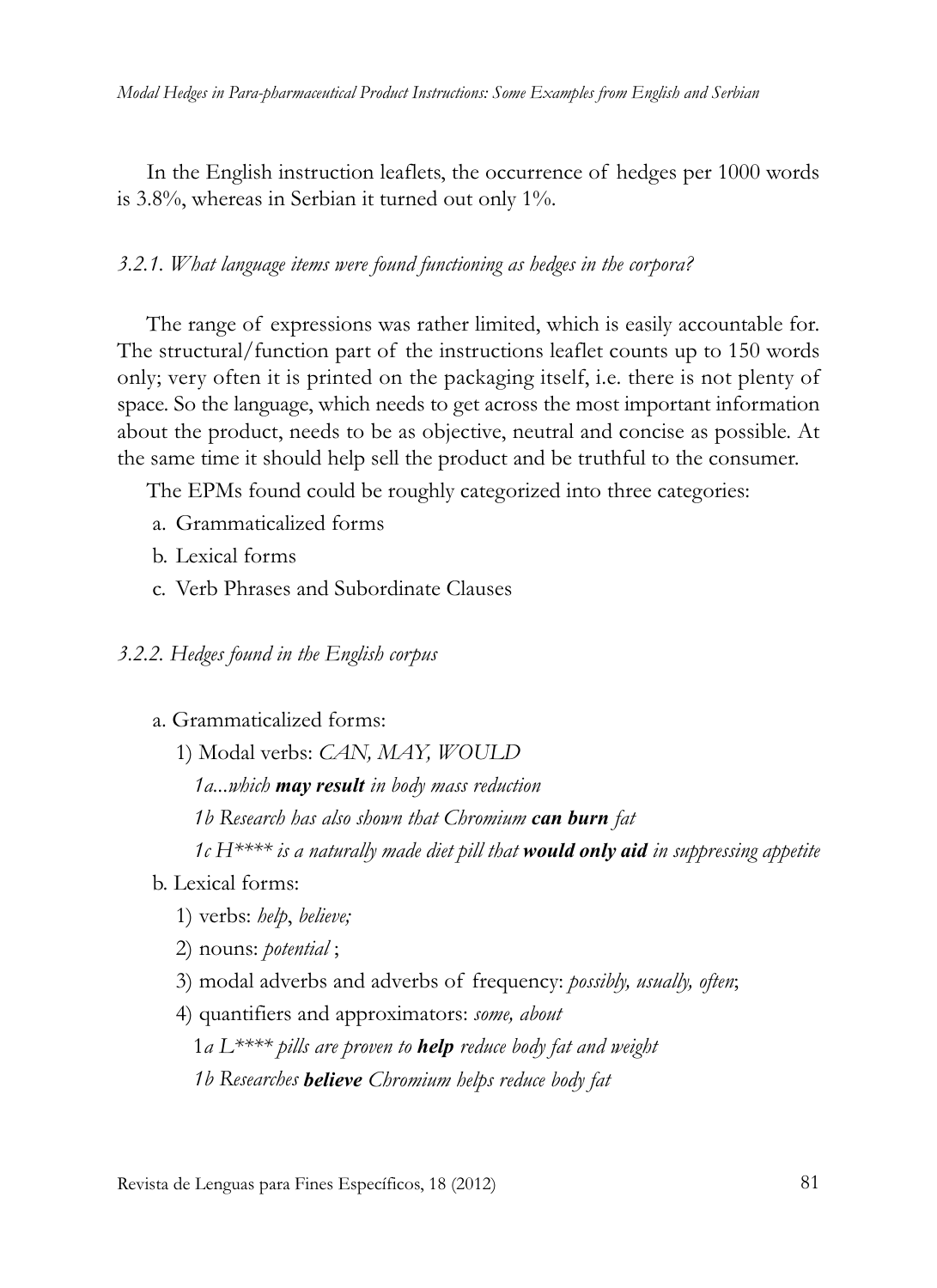*2a M\*\*\*\* has shown potential to reduce hot flushes 3a C\*\*\*\* can lead to weight loss and possibly bad cholesterol lowering 3b V\*\*\*\* usually works in about 30 - 40 minutes 3c Often, an adjustment in dose may help. 4a In some patients, it works in as little as 17 minutes 4b.....in about 30-40 minutes* 

c. Complex verb phrases and subordinate clauses:

- 1) *if-clauses* and *other subordinate clauses* (temporal); *1a H \*\*\*\* can play an effective part in an overall weight loss plan if used correctly 1b Helps whiten your teeth while you use it.*
- 2) 'Double hedge' constructions: *modal + help + lexical verb 2a While H\*\*\*\* pills may help suppress your appetite 2b S\*\*\* Snack Bar can help you maintain your blood sugar levels during exercise. 2c C\*\*\*\* will help you boost your overall beauty & well being*



#### **Hedges/1000 words: English**

*Fig. 2. Linguistic items serving as hedges in the corpus data*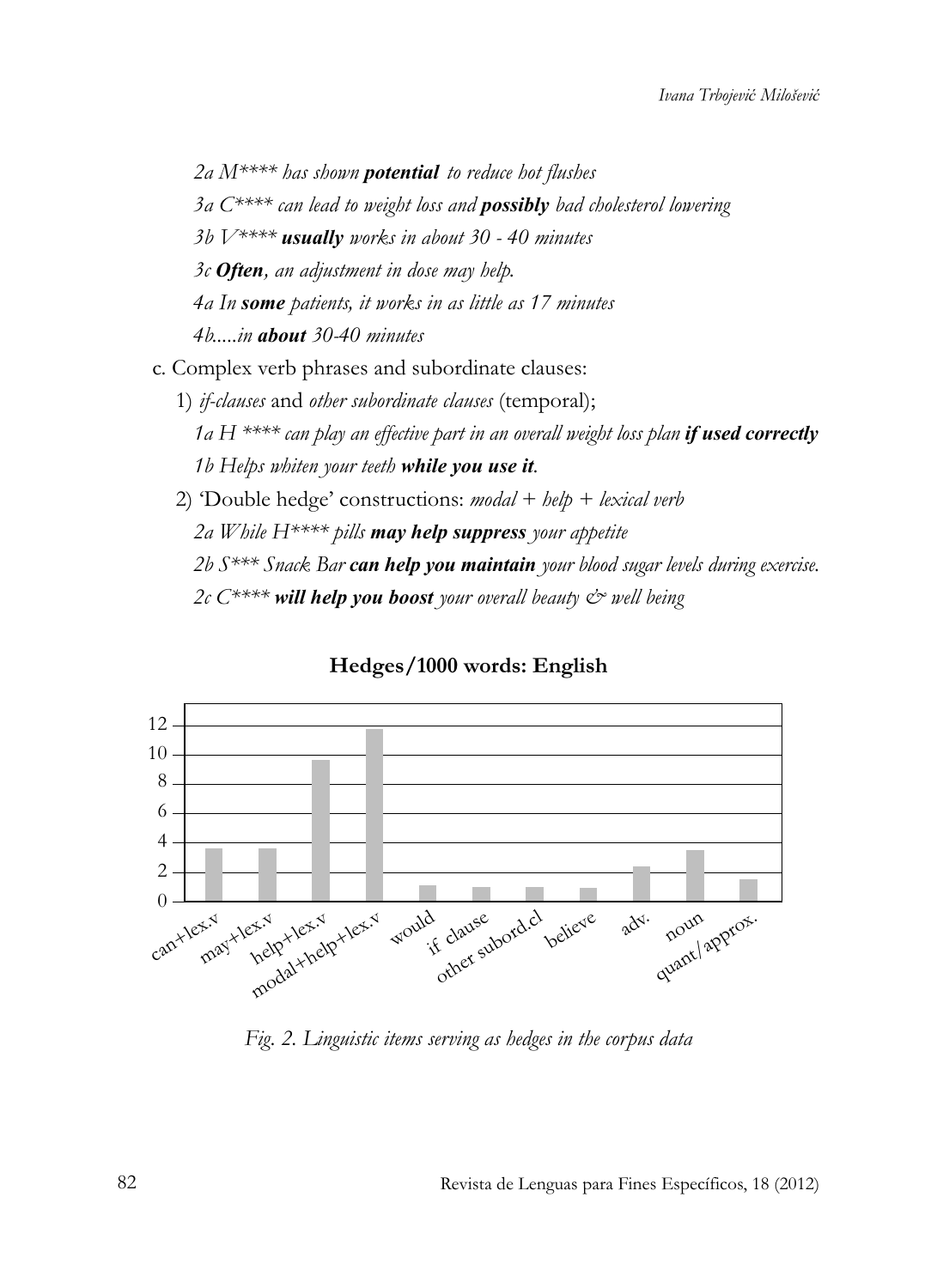#### *3.2.3. Hedges found in the Serbian corpus*

The linguistic forms obtained from the Serbian corpus (per 1000 words) were:

a) Grammaticalized forms

1a Modal verb MOĆI (eng. CAN/MAY)

Practically, the modal MOĆI was found only in 'double hedges'.

b) Lexical forms

Lexical verb POMAGATI (imperfective form) ( HELP – imperfective)

Pomaže varenje proteina

Help-3rdpers sg IMPERF digestion proteins GEN

*'X helps protein digestion'*

c) Complex Verb Phrases

Modal verb  $MO\acute{C}I$  + lexical verb  $POMO\acute{C}I$  (perfective form<sup>9</sup>) + PrepP/Noun/Gerund

Može pomoći u prevenciji

Can help PERF in prevention

*'X can help in prevention...'*

Modal Adj **MOGUĆE + that Cl** 

*Moguće* je da ublaži tegobe

Possible is that relieve-3<sup>rd</sup> pers sg disorders

d) Prepositional Phrases which can easily be expanded into full conditional clauses

Uz razuman unos hrane

With sensible intake food-GEN

*'If you take sensible amounts of food'*

<sup>9</sup> By choosing the perfective form of the verb in this construction, certain enhancement of hedging is achieved, as the implied meaning is that the instances of 'helping' are sporadic, not habitual (the effect is the same as with the existential quantifier 'sometimes').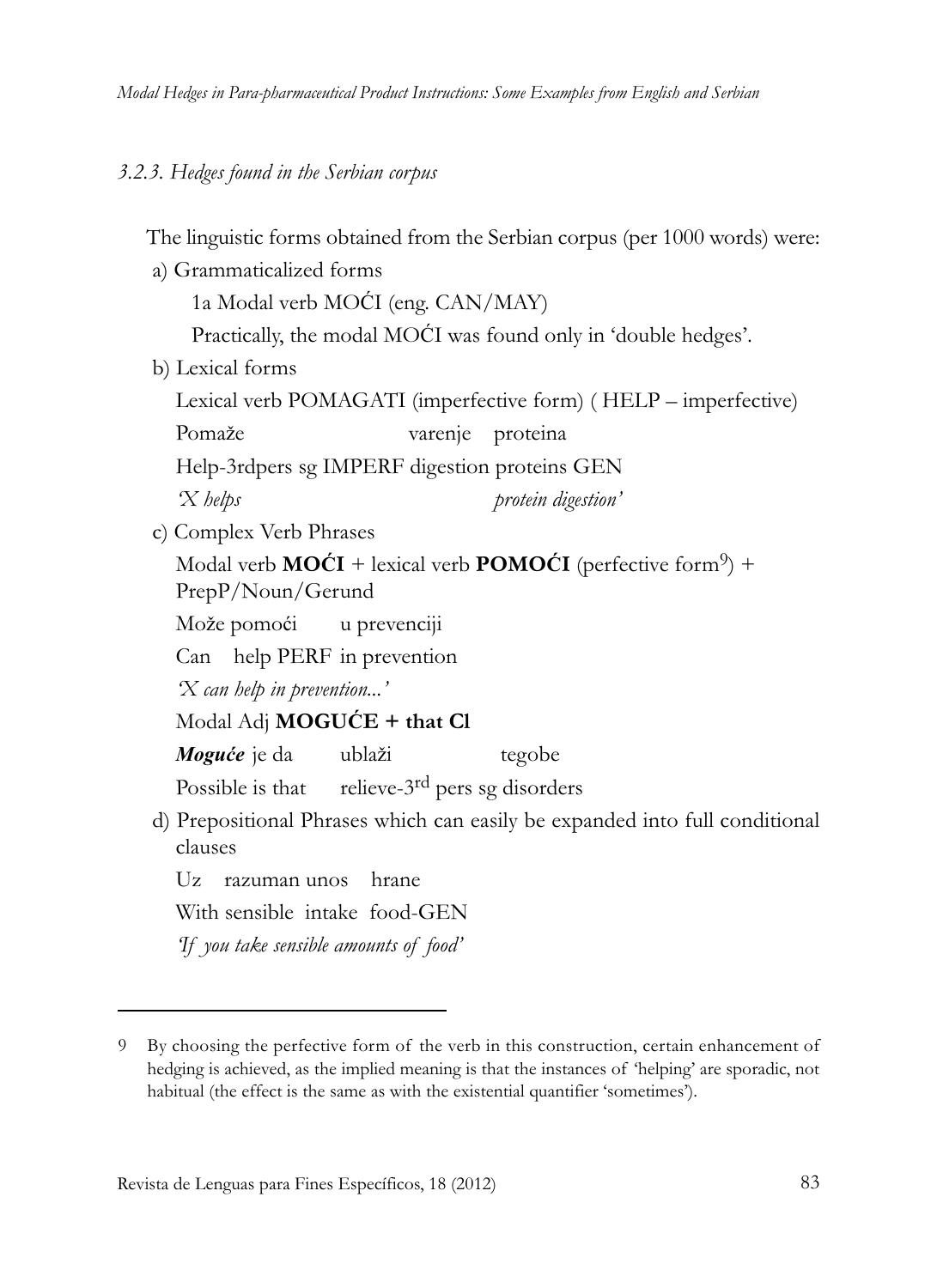

# **Hedges/1000 words: Serbian**

*Fig.3. Linguistic items serving as hedges in Serbian corpus data* 

# **4. Discussion of results**

The 'mechanisms behind' these EPMs, which enable their perception and interpretation as hedges were:

- Encoding epistemic possibility (*MAY*-examples)
- Encoding root possibility (*CAN*-examples)
- Encoding tentative prediction achieved by 'distancing' using the distal form ( WOULD-examples)
- Logical 'fuzzying' of a part of the utterance (using quantifiers and approximators such as *some* men, *about* 30-40 minutes adds imprecision and vagueness to the utterance by means of implicature):

```
some men \rightarrow but not all
```

```
about 30-40 \rightarrow but not precisely
```
• Lexical verb HELP that in other contexts does not behave as an EPM; it hardly can be interpreted as a hedge in the examples such as :

e.g. I helped him up the stairs, where it rather means: '*I didn't climb the stairs for him; he did it but I provided support, conditions, etc*.'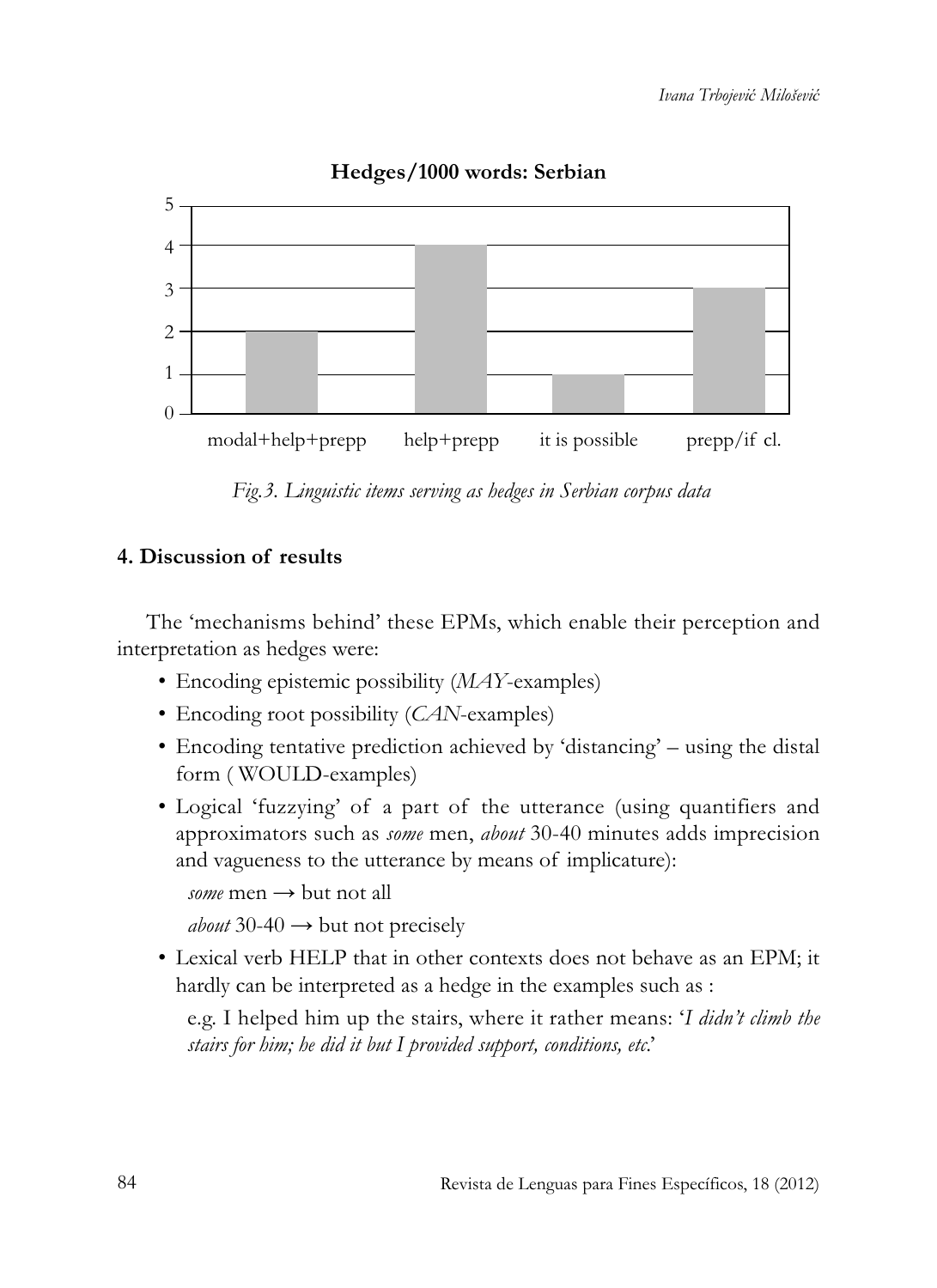Also, in the context under investigation, the signal is interpreted as:

*If something helps – it does not do the action; it provides favourable conditions for some other agent,* as in '*H\*\*\*\* may help you reduce your weight'* where it means *' it is possible that H\*\*\*\* creates favourable conditions for you to lose weight'*

Therefore, the manufacturer does not guarantee the favourable result of the H\*\*\*\* pill. In other words, if the pill fails to yield the desired effect, the blame does not fall on it or the manufacturer. The customer has been informed properly.

• Epistemic status of *believe,* whose non-factuality does not imply the truth of the ensuing propositional content, but rather creates an epistemic distance, and therefore a hedge:

*'Researchers believe that Chromium burns fat'* does *not* imply that '*Chromium burns fat'* is true*.* 

The inferences triggered by the EPMs in Serbian are the same; generally, it is not either the inventory of linguistic means or their pragmatic effects that show any considerable contrast between the two languages; rather, it is the extent to which the speakers/authors of these texts use these means to signal procedural meaning, i.e. to hedge. Even the rather small corpora, such as these two of 3500 words each, show a considerable difference in the frequency of occurrence in hedging (cf.3.1.).

4.1. Why hedge?

Choice to hedge is not governed by legal regulations only. Actually, it seems to be similarly motivated in both languages, as far as the scope of the standardized legislation reaches. Pharmaceutical giants rule the global market, and they dictate the market standards, including the linguistic standards of the patient instruction leaflets across the globe. However, the products in question, as already said above, do not belong to the category of 'drugs' and legislation does not treat them the same. That opens the doors to 'a more natural use of language', not as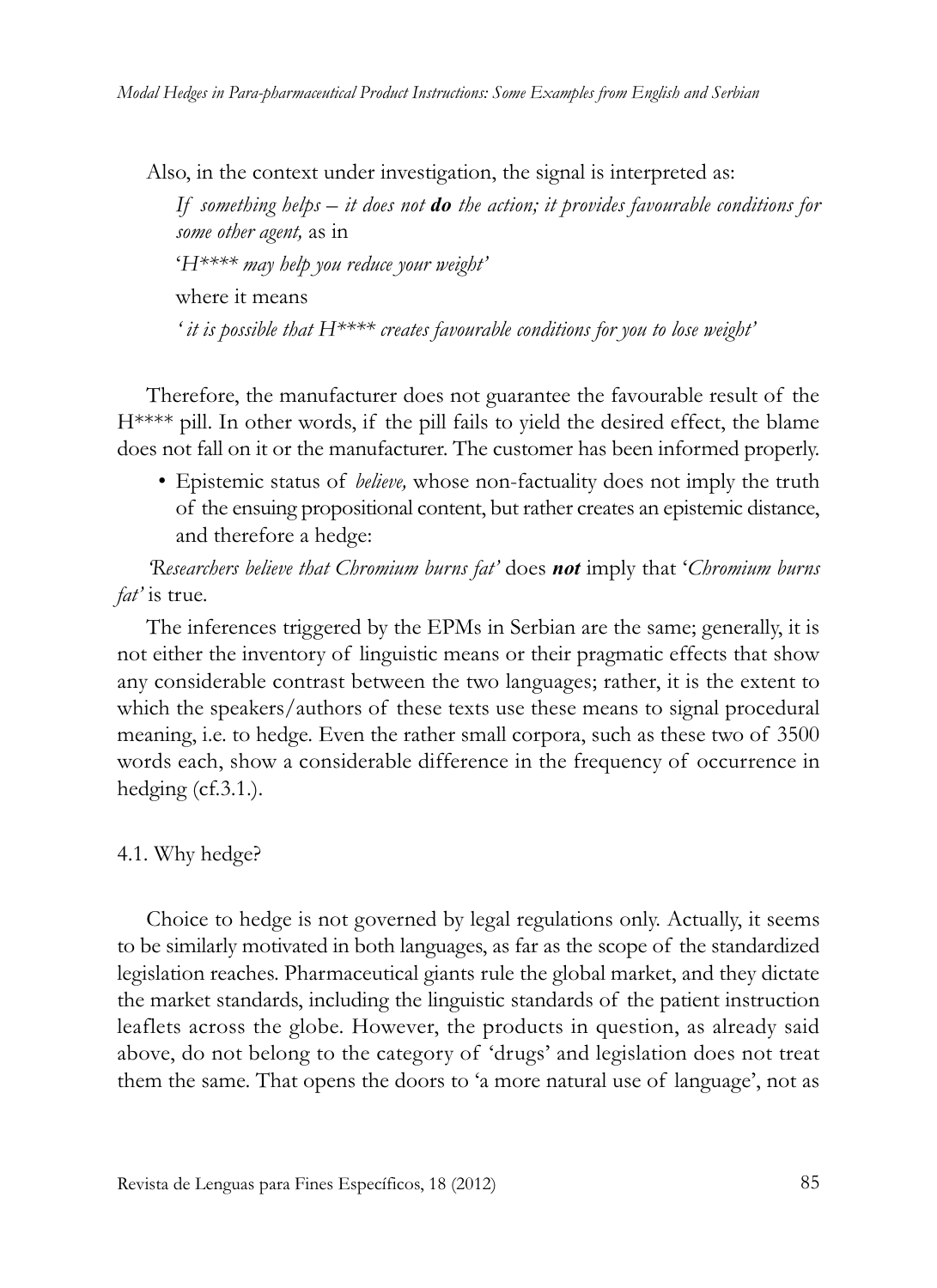bound by the strict codes. It is at this point that we need to turn to cultural theories for explanation of these discrepancies, and it is at this point that the notions *innocence* and *experience* come in.

4.2. The experience of the Anglo-market and the Anglo-customer

Below are two examples taken from the web site of New Zealand Commerce Commission www.comcom.govt.nz:

- *1. A company made claims on its website and in a newspaper advertorial that it had homeopathic cures for, or could protect against, diseases with no known cures, such as avian influenza, SARS and herpes. It also claimed that its directors had medical qualifications they did not hold. The company was convicted and fined.*
- *2. A company claimed in a brochure and on its website that a pill was a natural alternative to breast implants and could make women's breasts larger and firmer. The Commission's investigation found that taking the tablets at the recommended dose would have no significant effect on breast shape or size and that the company's marketing material failed to substantiate its claims. The company was convicted and fined''* (The Fair Trading Act: Health and Nutrition Claims: August 2010).

It is such practice that builds the experience of the participants in the market:

- a) of manufacterers and traders, who extensively employ hedging in the product accompanying instructions because they are obliged by the law to provide truthful information and who are aware that assertions trigger responsibility in each and every case of the item sold .
- b) the responsibilty is at least shared with, if not entirely shifted onto the buyer/patient when he/she makes an informed choice on the basis of vague and mitigated assertions which do not imply that the product really and always does what it is expected to do.

However, in this respect, the Serbian market and participants show an incredible innocence: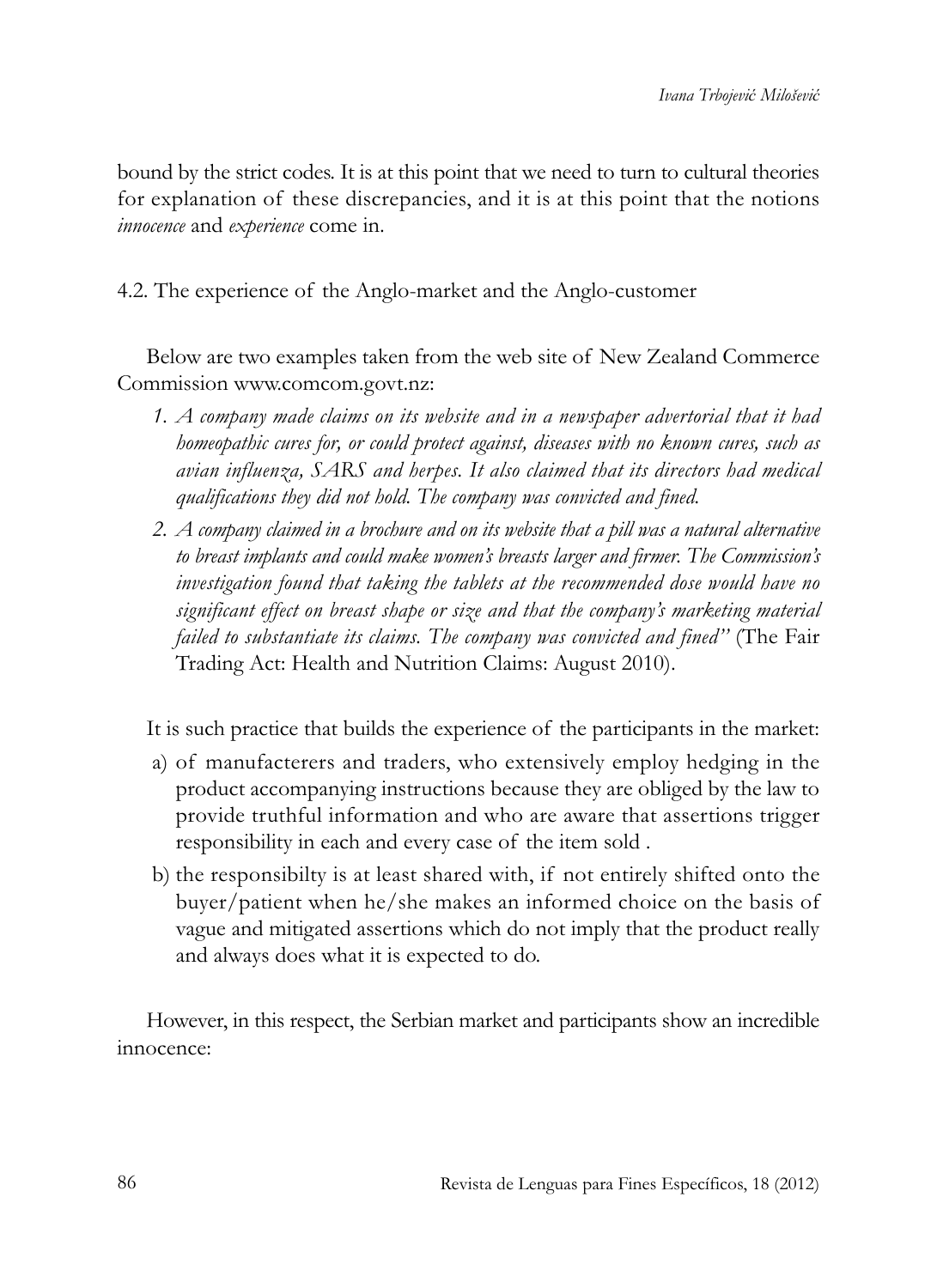The buyers make choices on the basis of claims which are, at least in most cases in my corpus, full claims with no hedges;

even if the products do not do what the claims say they should, I have found no such recorded cases of legal action against the manufacturer.

The question that starts tickling is 'Why?' How can those differences be accounted for, given the extremely high similarity in the inventories of linguistic means for expressing modal concepts and pragmatic meanings. At this point, I believe we should turn for answers to those theoretical approaches that study culture specific norms, rules and models of usage, which is the definition of *ethnopragmatics* (Goddard 2002, p. 53).

4.3. Cultural script of directness supported

The main technique of ethnopragmatic description is the so-called 'cultural script': 'cultural scripts' are not rules, they are assumptions about cultural norms that underlie people's thinking and behaviour within a given culture/society, formulated by means of the metalanguage of universal semantic primes (Wierzbicka 1994; 1996). It would be very wrong to understand cultural scripts as strict rules applied in every instance of interaction. People enter interaction carrying with themselves their 'baggage' of assumptions concerning the preferred ways of interaction, but they do not always abide by them – it is rather that against the background of such shared assumptions one's (linguistic) behaviour can be interpreted, either in a positive or negative way (Wierzbicka 1996).

Cultural scripts operate on higher and lower levels of generality: an example of a high-level cultural script in Anglo-American culture is the script stating preference for 'personal autonomy':

People think like this: when a person does something, it is good if this person can think about it like this: "I am doing this because I want to do it" (Goddard 2006, p. 6).

An example of a lower-level script, which is complementary to the higher-level one described above, is the Anglo-American script blocking 'imperative directives':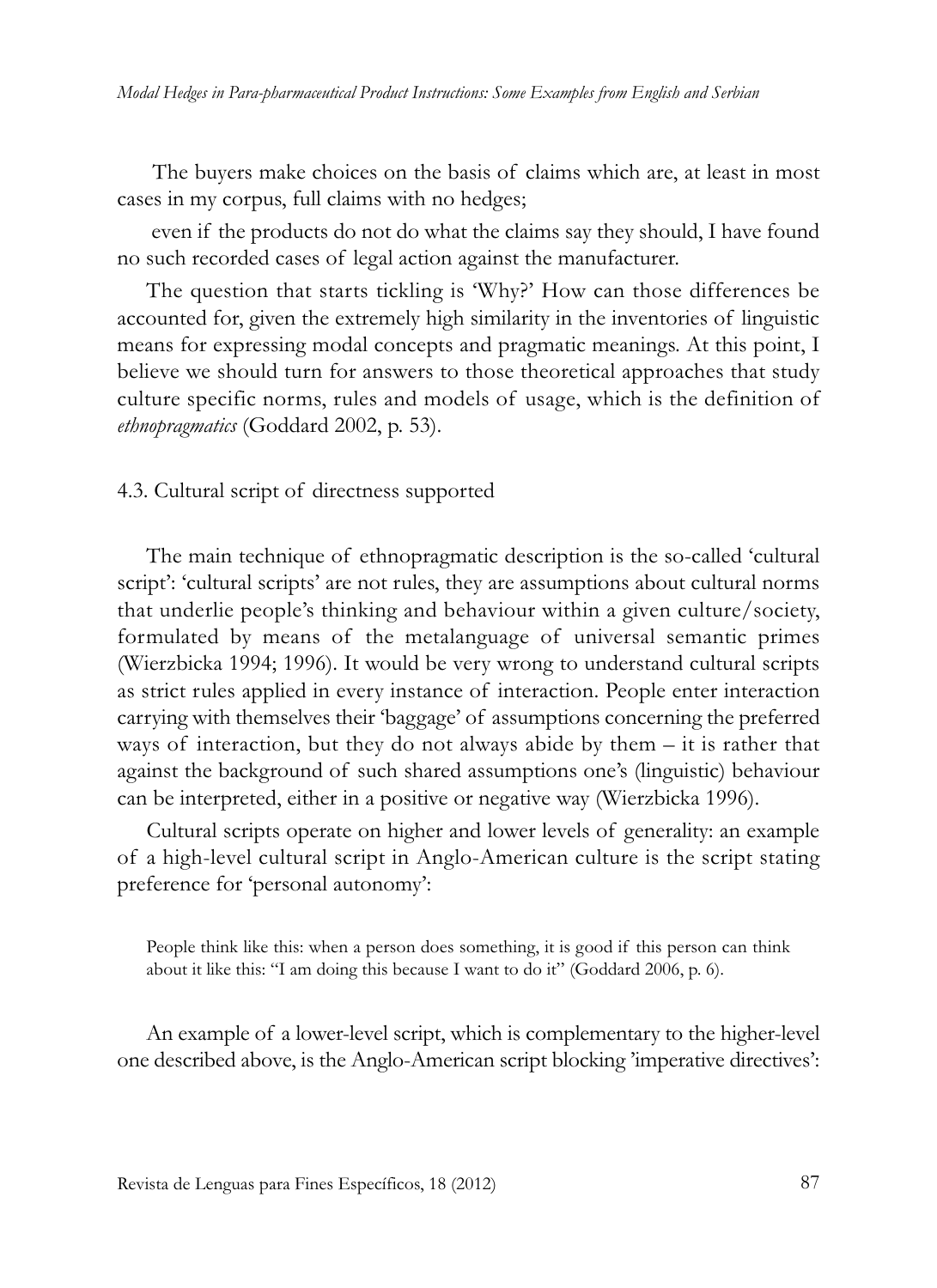If I want someone to do something I can't say to this person something like this: 'I want you to do this; because of this, you have to do it' (Goddard 2002, p. 60).

The communicative practice of Anglo-American speakers confirms their avoidance of 'strong directives', but it also reflects another lower-level script for 'interrogative directives':

If you want to say to someone something like this: 'I want you to do this' It is good to say something like this at the same time: 'I don't know if you will do it' (Goddard 2002, p. 61).

Speaking of politeness norms, Anglo-American culture favours *indirectness* over *directness* just as much as it favours *distance* over *closeness.* Serbian culture, though – or, at least it has turned out so in my previous research (Trbojević 2008; 2009) on preferences for directness and indirectness in these two cultures, reveals a possible cultural script relating to directness of request:

If I want someone to do something It is not bad to say to this person something like this 'I want you to do something; because of this, you have to do it'

I find it quite significant for this research of hedges, as this cultural script models not only the encoding, but also the *perception* of directness and, consequently, the possible reactions, verbal or behavioural. The opposition between directness /indirectness should be understood as the measure, or extent to which speaker reveals his/her true needs, wants, intentions, judgments or evaluations. By indirectness, on the other hand, is meant that the speaker 'camouflages' his/her message by means of various (linguistic) devices in order to conceal his/her true wants, needs, intentions etc., and/or to mitigate the illocutionary force and the perlocutionary effect of his/her utterances/statements. It could be argued, therefore, that the difference in perception of directness governs the use of hedges and their interpretations and renders hedging a much less employed communicative strategy in Serbian discourse than in its English counterparts. That could account plausibly for the observable difference in the frequency of occurrence of hedging expressions in the analyzed texts, in spite of the striking similarity between the inventories of linguistic means that both English and Serbian speakers/writers have on their disposal when choosing to hedge.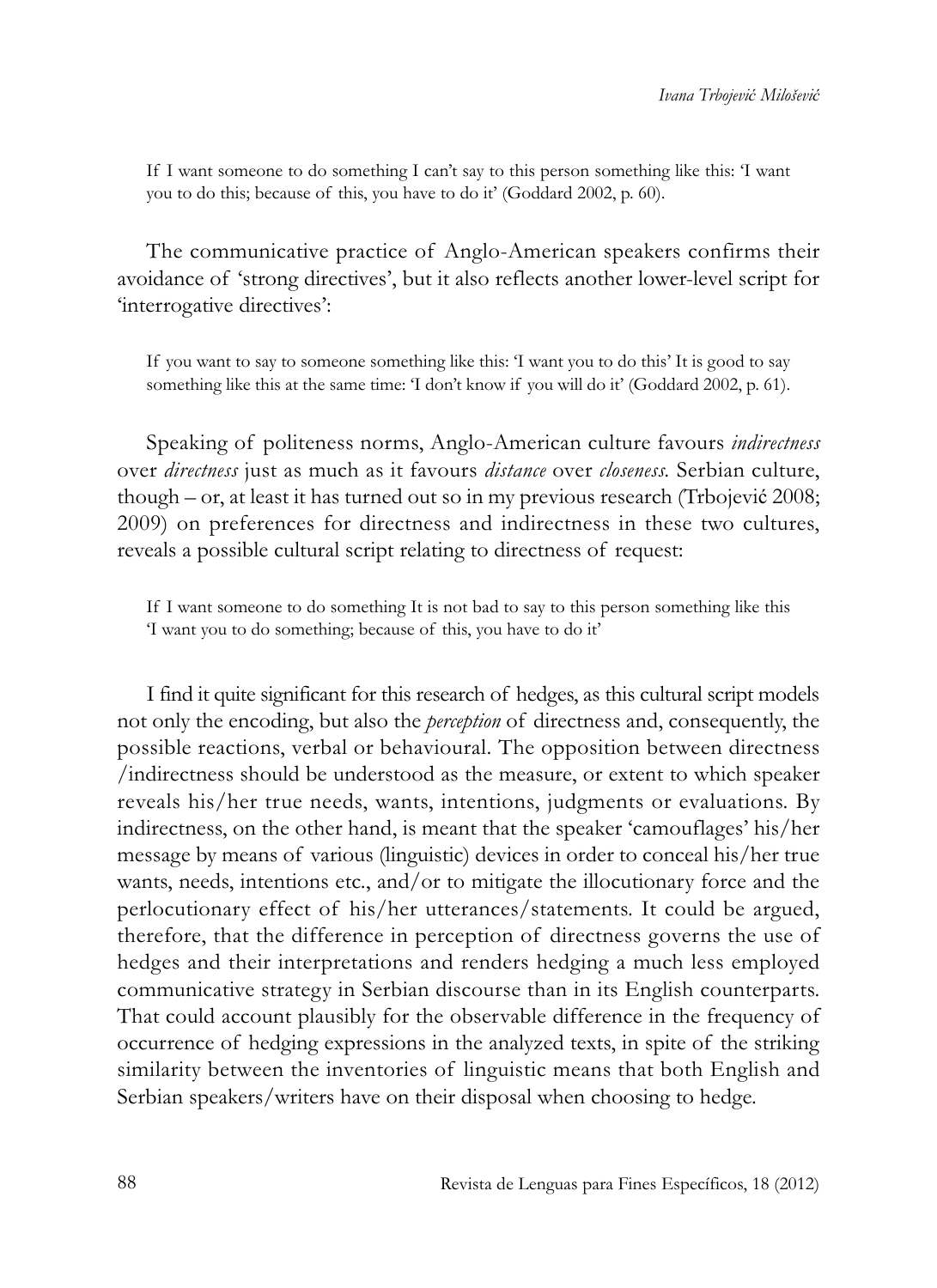## **Appendix 1**

The two slides below show 1) the original text of structural claims appearing on a package of the product; 2) the Serbian rendering of the structural claims:

# 1)

THIS IS WHAT THE ENGLISH DESCRIPTION SAID:

o .... Garcinia Cambia is a fruit extract (hidroxy citric acid) ... derived from a small pumpkin shaped fruit (Malabar Tamarind) which may help inhibit and reduce.. fatty acid synthesis and reduce ... Also, it may help naturally balance the apettite ....Green Tea extract has antioxidant activity and may assit in protecting the body from potential free radical damage.... It may help boost metabolism to aid weight loss.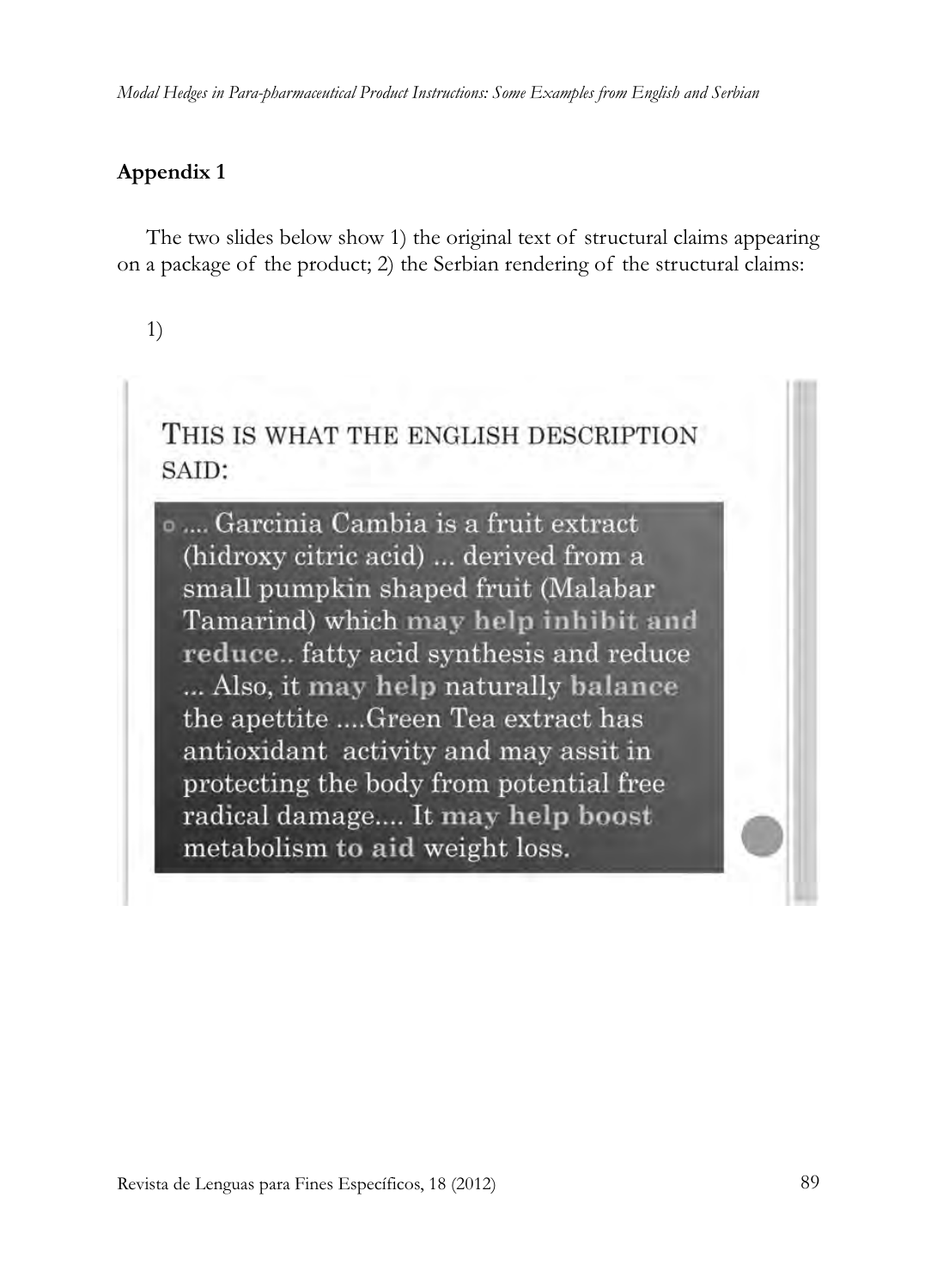

#### **References**

- **Brown, P., S. C. Levinson** (1987). Politeness. Some Universals in Language Usage. Cambridge: Cambridge University Press.
- **Bybee, J. and Fleischman, S.** (1995). Modality in grammar and discourse. An introductory essay. In: Bybee, J. and Fleischman, S.(eds.) *Modality in grammar and discourse* Amsterdam and Philadelphia: John Benjamins, pp. 1-14.
- **Coates, J.** (1983). *The Semantics of the Modal Auxiliaries*. London: Croom Helm.
- **Coates, J.** (1995). 'The expression of root and epistemic possibility in English'. In Aarts, B. and C.F. Meyer (eds*), The verb in contemporary English.Theory and description*. Cambridge: Cambridge University Press.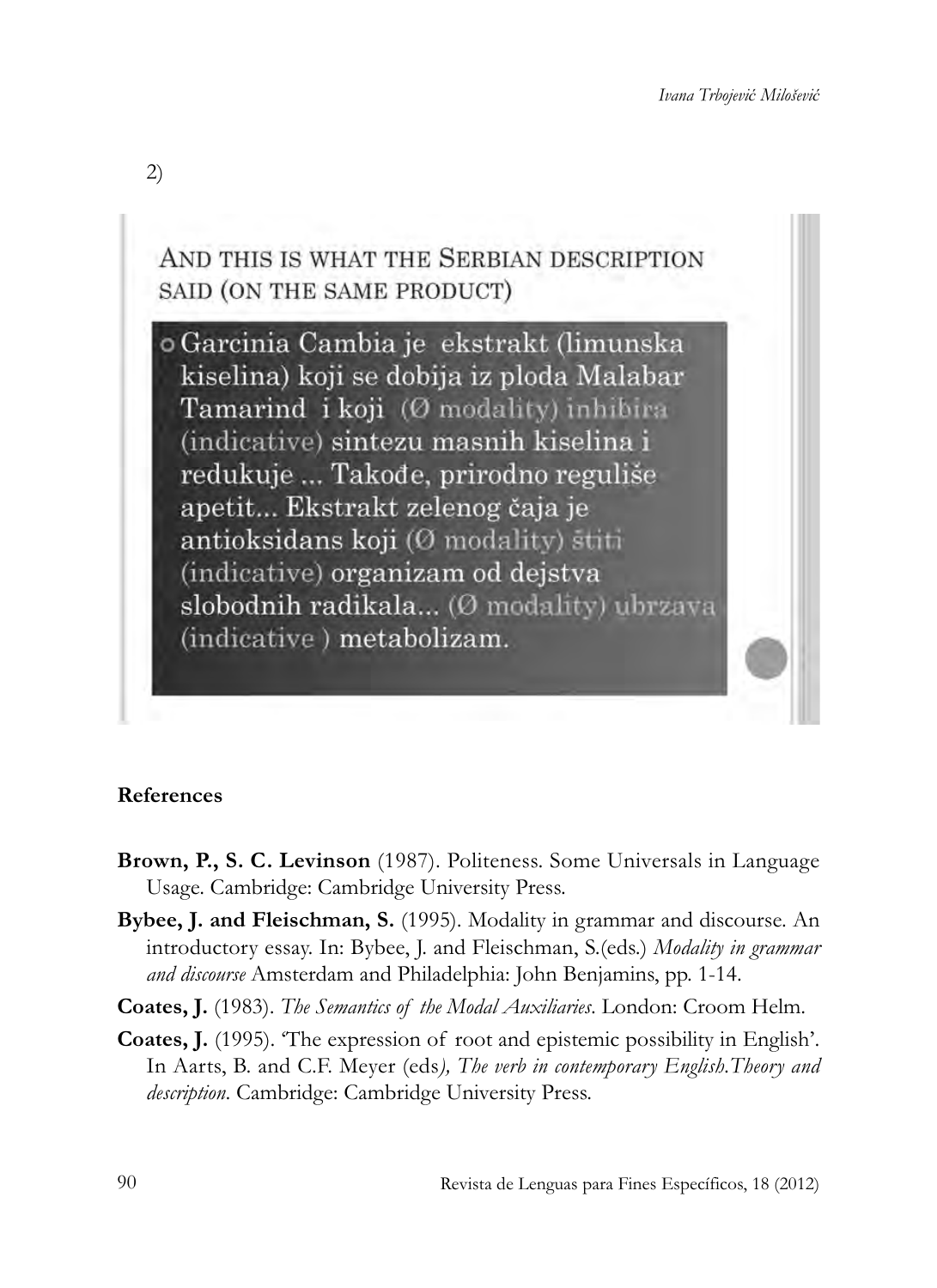- **Crompton, P.** (1997). Hedging in Academic Writing: Some theoretical Problems. Elsevier.
- **Fraser, B.** (2010). Pragmatic Competence. The Case of Hedging. In: Kaltenböck, G., Mihatsch, W. and Schneider, S. (eds.) New Approaches to Hedging. Emerald Group Publishing Limited, pp. 15-34.
- **Frawley, W.** (1992). Linguistic Semantics. Hillsdale, N.J.: Lawrence Erlbaum Associates, Publishers.
- **Goddard, C.** (2002). 'Ethosyntax, ethnopragmatics, sign-functions and culture'. In Enfield, N.J. (ed.) *Ethnosyntax. Explorations in grammar and culture*. New York: Oxford University Press.
- **Goddard, C.** (2006). Ethnopragmatics: a new paradigm. In: *Ethnopragmatics. Understanding discourse in cultural context*. C.Goddard (ed.). Berlin- New York: Mouton de Gruyter, pp. 1-30.
- **Holmes, J.** (1995). *Women, men and politeness*. London: Longman.
- Hove , L. F. (2005). "You may think that; I couldn't possibly comment!" Modality studies: Contemporary research and future directions. Part II. In: *Journal of Pragmatics*, vol. 37, pp. 1481-1506.
- **Hyland, K.** (1995). 'The author in the text: Hedging scientific writing. Electronic Documents'. In *Hongkong Papers in Linguistics and Language Teaching. V*ol. 18. pp. 33-42.
- Hyland, K. (1998). 'Persuasion and context: the pragmatics of academic metadiscourse'. *Journal of Pragmatics*, Vol. 30. pp. 437-455.
- Lakoff, G. (1972). Hedges: 'A Study in meaning criteria and the logic of fuzzy concepts'. In: *Papers from the Eight Regional Meeting, Chicago Linguistic Society*, pp. 183-228.
- **Lakoff, R. T.** (1975). *Language and woman's place*. Text and Commentaries. Revised and expanded edition. Mary Bucholtz, ed. New York: Oxford University Press. pp. 34-119.
- **Markkanen, R. and H. Schröder** (1997). 'Hedging: A challenge for pragmatics and discourse analysis'. In Markkanen, R. and H.Schröder (eds) *Hedging and Discourse. Aprroaches to the Analysis of a Pragmatic Phenomenon in Academic Texts*. Berlin: De Gruyter.